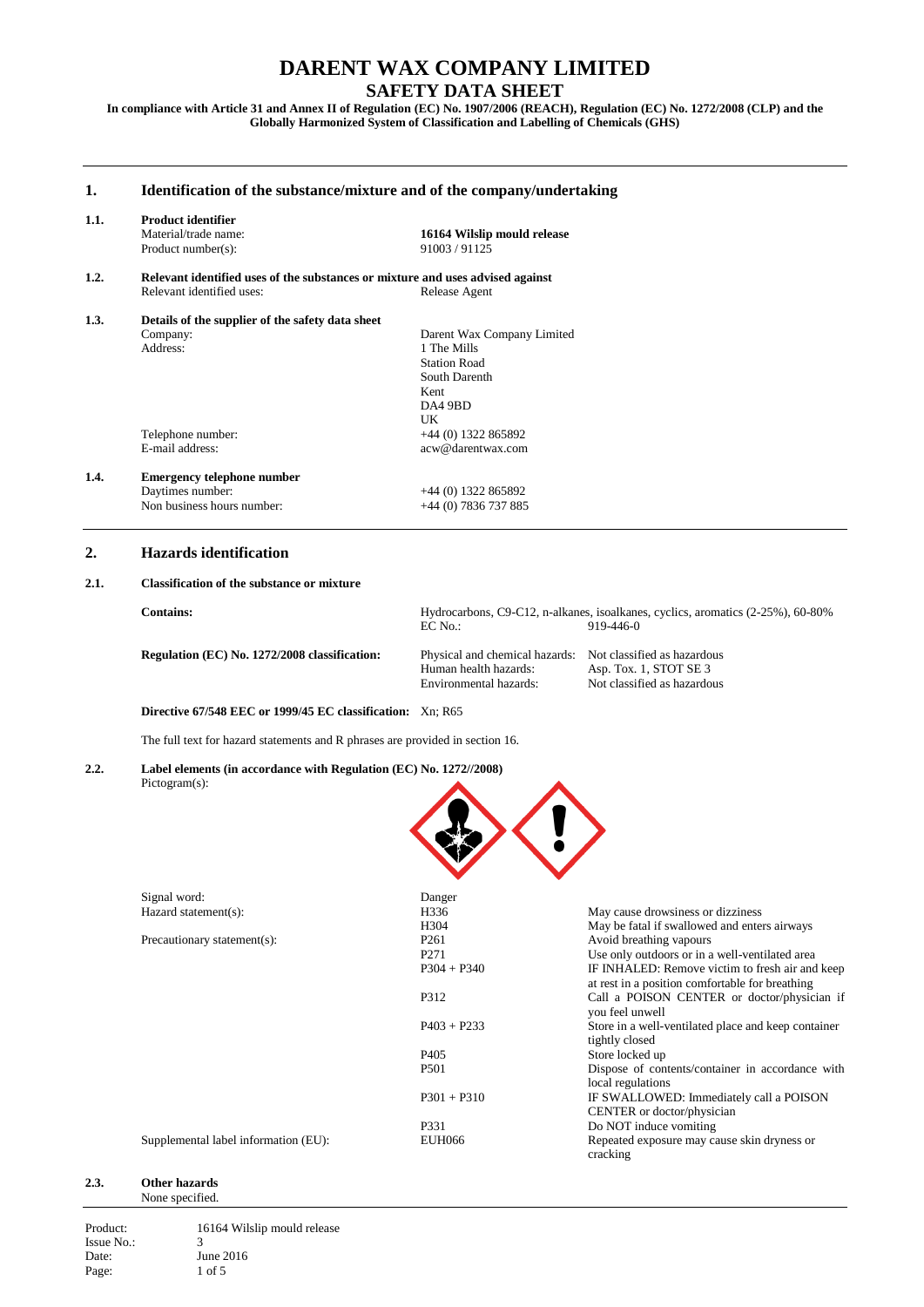# **SAFETY DATA SHEET**

**In compliance with Article 31 and Annex II of Regulation (EC) No. 1907/2006 (REACH), Regulation (EC) No. 1272/2008 (CLP) and the Globally Harmonized System of Classification and Labelling of Chemicals (GHS)**

### **3. Composition/information on ingredients**

#### **3.1. Mixture**

A blend of petroleum and natural based hydrocarbon waxes, fragrances and petroleum based solvent.

This mixture is a solid paste, despite the high content of liquid petroleum. This is due to the liquid having been absorbed by the blend of waxes. In its solid paste state, as supplied, this mixture does not meet the criteria for classification in accordance with Regulation (EC) No. 1272/2008 (2.7.2), Directive 1999/45 EC or the UN criteria (Model Regulation, Chapter 2.4) for a flammable solid. Furthermore, the solvent, in this state, is not available to the aquatic environment.

| Hydrocarbons, C9-C12, n-alkanes, isoalkanes, cyclics, aromatics (2-25%) |                                                                                                     |                                                                             |                      |
|-------------------------------------------------------------------------|-----------------------------------------------------------------------------------------------------|-----------------------------------------------------------------------------|----------------------|
| EC No.                                                                  | <b>Classification</b><br>(EC 1272/2008)                                                             | <b>Classification (67/548/EEC)</b>                                          | <b>Concentration</b> |
| $919 - 446 - 0$                                                         | Flam. Liq. 3 - H226<br>EUH066<br>STOT SE 3 - H336<br>Asp. Tox. 1 - H304<br>Aquatic Chronic 2 – H411 | Xn: R65<br>N: R51/53<br>R <sub>10</sub> , R <sub>66</sub> , R <sub>67</sub> | 60-80%               |

The full text for hazard statements and R phrases are provided in section 16

#### **4. First aid measures**

#### **4.1. Description of first aid measures** Remove victim to fresh air and keep at rest in a position comfortable for breathing. Seek medical advice if symptoms persist. Skin contact:<br>
Eve contact:<br>
Eve contact:<br>
Eve contact:<br>
Eve contact:<br>
Eve contact:<br>
Eve contact:<br>
Eve contact:<br>
Eve contact: Flush with water for at least 15 minutes, keeping eyelids open. If irritation continues, seek medical attention. Ingestion: Seek immediate medical attention.

#### **4.2. Most important symptoms and effects, both acute and delayed** Harmful if swallowed, may cause drowsiness or dizziness.

# **4.3. Indication of any immediate medical attention and special treatment needed** Specific treatment: First aid and treatment of

First aid and treatment of symptoms.

#### **5. Firefighting measures**

#### **5.1. Extinguishing media**

Use mist sprays, carbon dioxide or dry chemicals.

#### **5.2. Special hazards arising from the substance or mixture** Incomplete combustion or high temperatures can produce acrid fumes.

#### **5.3. Advice for firefighters**

Do not breathe in fumes and wear respiratory protection equipment.

#### **6. Accidental release measures**

**6.1. Personal precautions, protective equipment and emergency procedures** Wear suitable protective clothing to prevent any contamination of skin, eyes and personal clothing. Avoid inhalation and ensure sufficient ventilation.

#### **6.2. Environmental procedures**

Contain spill safely, if possible. Prevent from entering drains, watercourses and sewers.

#### **6.3. Methods and material for containment and cleaning up**

Contain spill with inert material such as sand, earth or vermiculite. Collect and dispose of safely.

#### **6.4. Reference to other sections**

Refer to section 8 for further details on personal precautions, protective equipment and emergency procedures. Refer to section 13 for further disposal details.

Product: 16164 Wilslip mould release Issue No.: 3 Date: June 2016 Page: 2 of 5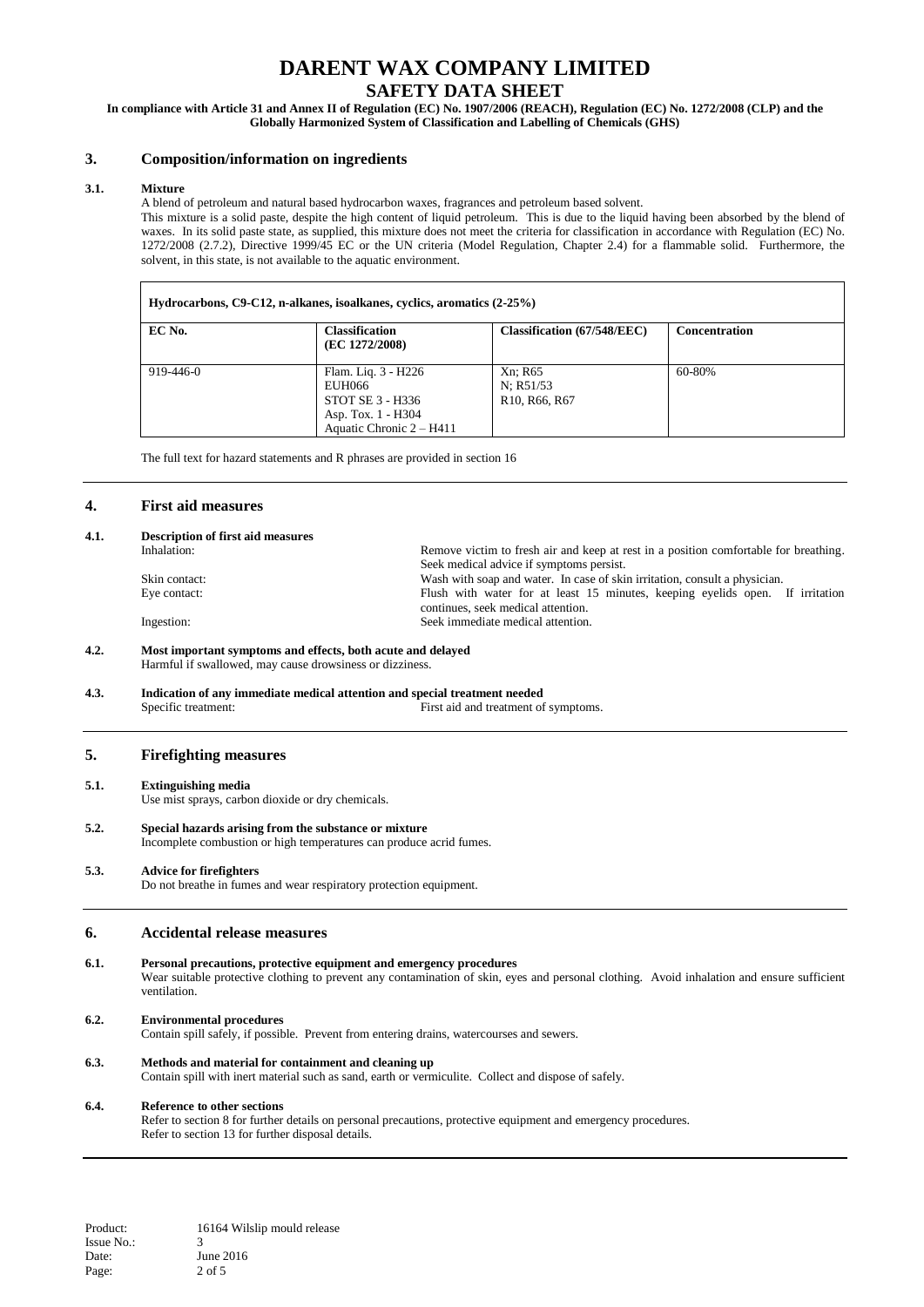## **SAFETY DATA SHEET**

**In compliance with Article 31 and Annex II of Regulation (EC) No. 1907/2006 (REACH), Regulation (EC) No. 1272/2008 (CLP) and the Globally Harmonized System of Classification and Labelling of Chemicals (GHS)**

| 7.   | <b>Handling and storage</b>                                    |                                                                                                                                                                                                                                                                                                          |  |  |
|------|----------------------------------------------------------------|----------------------------------------------------------------------------------------------------------------------------------------------------------------------------------------------------------------------------------------------------------------------------------------------------------|--|--|
| 7.1. | <b>Precautions for safe handling</b>                           |                                                                                                                                                                                                                                                                                                          |  |  |
|      | Protective measures:                                           | Handle in accordance with good industrial hygiene and safety. Avoid inhalation, use<br>in well-ventilated areas and wear personal protective clothing.                                                                                                                                                   |  |  |
|      | Measures to prevent fires:                                     | Keep away from sources of ignition.                                                                                                                                                                                                                                                                      |  |  |
|      | Measures to prevent the environment:                           | Protect shafts and sewers from entry of the product.                                                                                                                                                                                                                                                     |  |  |
|      | Advice on general occupational hygiene:                        | Work in well-ventilated zones or use proper respiratory protection. Avoid contact<br>with skin, eyes and clothes.                                                                                                                                                                                        |  |  |
| 7.2. | Conditions for safety storage, including any incompatibilities |                                                                                                                                                                                                                                                                                                          |  |  |
|      |                                                                | Keep in original containers, tightly sealed and in a well-ventilated area. Store away from heat and direct sunlight.                                                                                                                                                                                     |  |  |
| 7.3. | Specific end use(s)                                            |                                                                                                                                                                                                                                                                                                          |  |  |
|      | Recommendations:                                               | Observe instructions of use.                                                                                                                                                                                                                                                                             |  |  |
| 8.   | <b>Exposure controls/personal protection</b>                   |                                                                                                                                                                                                                                                                                                          |  |  |
| 8.1. | <b>Control parameters</b>                                      |                                                                                                                                                                                                                                                                                                          |  |  |
|      | Advisory OEL (CEFIC - HSPA):                                   | $1200$ mg/m <sup>3</sup>                                                                                                                                                                                                                                                                                 |  |  |
| 8.2. | <b>Exposure controls</b>                                       |                                                                                                                                                                                                                                                                                                          |  |  |
|      | Personal protection:                                           |                                                                                                                                                                                                                                                                                                          |  |  |
|      | Respiratory protection:                                        | Avoid, as far as is reasonable practical, inhalation of vapour, mists or fumes<br>generated during use and use in a well-ventilated area. If possible, use a mechanical<br>If technical exhaust or ventilation measures are not possible or<br>ventilator.<br>insufficient, wear respiratory protection. |  |  |
|      | Skin protection:                                               | Wear suitable gloves and suitable protective work clothing. After contact with skin,<br>wash immediately.                                                                                                                                                                                                |  |  |
|      | Eye protection:                                                | Wear suitable safety glasses.                                                                                                                                                                                                                                                                            |  |  |

# **9. Physical and chemical properties**

#### **9.1. Information on basic physical and chemical properties**

| Appearance:                                     | <b>White Paste</b> |
|-------------------------------------------------|--------------------|
| Odour:                                          | Characteristic     |
| Softening point $(^{\circ}C)$ :                 | N/A                |
| Boiling point/range $(^{\circ}C)$ :             | $145 - 200$        |
| Congealing point $(^{\circ}C)$ :                | N/A                |
| Flash point (ASTM D 93) ( $^{\circ}$ C):        | Not determined     |
| Autoignition point $(^{\circ}C)$ :              | >230               |
| Density at $20^{\circ}$ C (g/cm <sup>3</sup> ): | Approx. 0.8        |
| Solubility in water (% by weight):              | Insoluble          |
|                                                 |                    |

Note: These are typical values and are not intended as a specification.

#### **9.2. Other information**

The high absorptive capacity of the blend of waxes means that this mixture exists as a solid paste, despite its high liquid content. As such, in this state as supplied, the mixture does not meet the criteria for classification in accordance with Regulation (EC) No. 1272/2008 (2.7.2), Directive 1999/45 EC or the UN criteria (Transport of Dangerous Goods, Model Regulation, Chapter 2.4) for a flammable solid.

#### **10. Stability and reactivity**

#### **10.1. Reactivity**

No specific test data related to reactivity available for this product.

#### **10.2. Chemical stability**

Chemically stable under normal temperatures, recommended conditions of storage and use.

#### **10.3. Possibility of hazardous reactions**

No hazardous reaction when handled and stored according to provisions.

#### **10.4. Conditions to avoid**

Prevent overheating.

#### **10.5. Incompatible materials**

Avoid contact with strong acids and oxidising agents.

Product: 16164 Wilslip mould release Issue No.: 3 Date: June 2016 Page: 3 of 5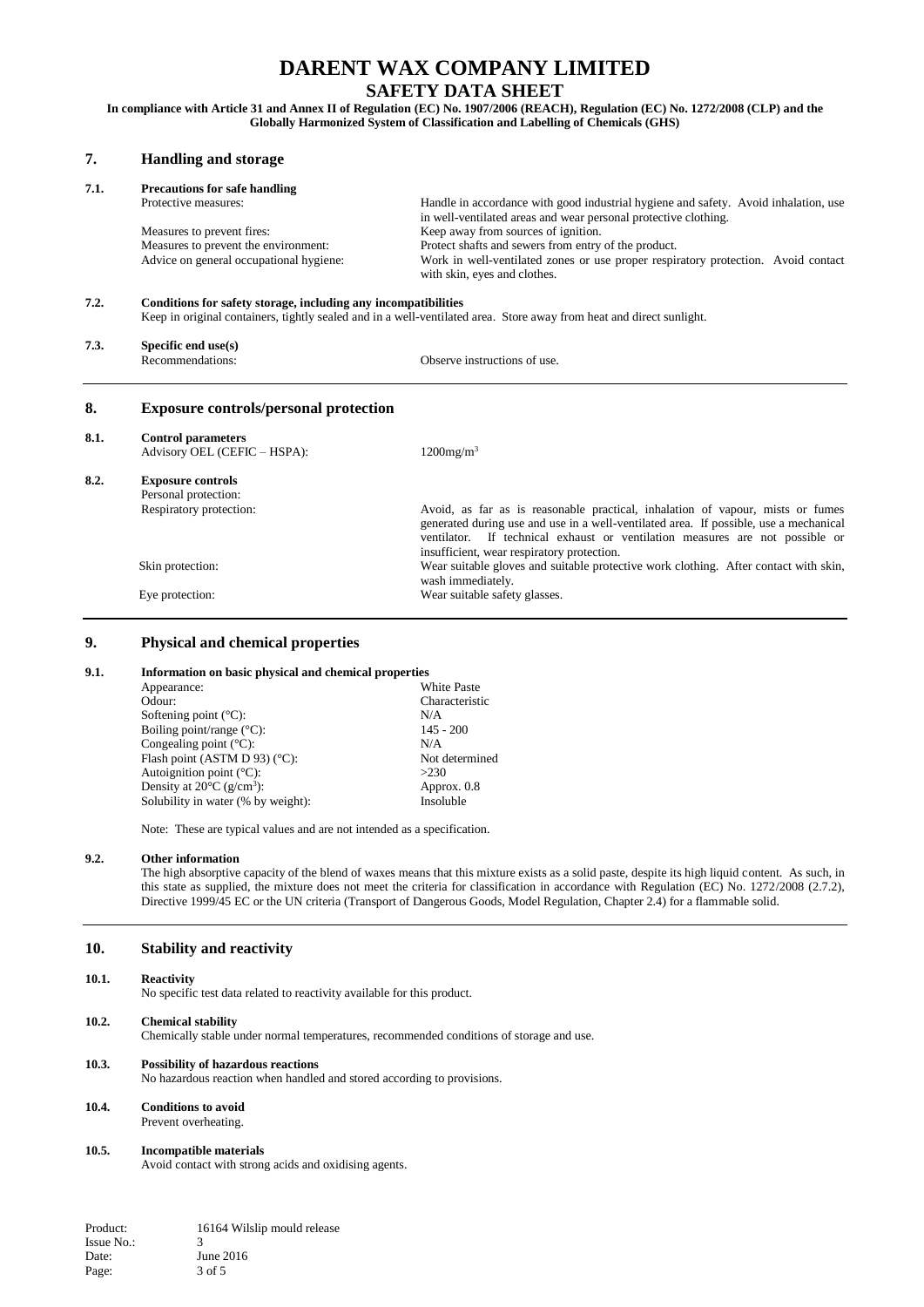## **SAFETY DATA SHEET**

**In compliance with Article 31 and Annex II of Regulation (EC) No. 1907/2006 (REACH), Regulation (EC) No. 1272/2008 (CLP) and the Globally Harmonized System of Classification and Labelling of Chemicals (GHS)**

#### **10.6. Hazardous decomposition products**

Thermal decomposition can produce carbon monoxide, organic acids, aldehydes, alcohols, irritating vapours and smoke.

#### **11. Toxicological information**

# **11.1. Information on toxicological effects**<br>Acute toxicity:

Skin corrosion/irritation: No data available.<br>
Serious eye damage/irritation: No data available. Serious eye damage/irritation: No data available.<br>
Respiratory or skin sensitisation: No data available. Respiratory or skin sensitisation: No data available.<br>
No data available.<br>
No data available. Germ cell mutation:<br>
Carcinogenicity: No data available.<br>
No data available. Carcinogenicity:<br>
Reproductive toxicity:<br>
No data available.<br>
No data available. Reproductive toxicity:<br>
STOT-single exposure:<br>
No data available. STOT-single exposure: STOT-repeated exposure: No data available.

No data available.<br>No data available.

# **11.2. Other potential health effects**

Eye Irritation: May cause eye irritation.<br>
Skin irritation: May cause skin dryness and May cause skin dryness and May cause skin dryness and May cause in the May cause skin dryness and May cause skin dryness and May cause

Inhalation: May cause drowsiness or dizziness.<br>
May be harmful if swallowed. Ingestion: May be harmful if swallowed.<br>Eye Irritation: May cause eye irritation. May cause skin dryness and cracking through repeated exposure.

#### **12. Ecological information**

# **12.1. Toxicity**

Non-toxic in normal conditions of use.

## **12.2. Persistence and degradability**

Not expected to release persistent compounds.

# **12.3. Bioaccumulative potential**

Not expected to bioaccumulate.

- **12.4. Mobility in soil** Immobile.
- **12.5. Results of PBT and vPvB assessment** No data available.

#### **12.6. Other adverse effects** No data available.

#### **13. Disposal considerations**

#### **13.1. Waste treatment methods**

Follow instructions and incinerate or dispose of product and contaminated packaging in accordance with local authority regulations.

#### **14. Transport information**

- **14.1. UN number** Not applicable.
- **14.2. UN proper shipping name** Not applicable.
- **14.3. Transport hazard class(es)** Not applicable.
- **14.4. Packing group** Not applicable.

# **14.5. Environmental hazards**

#### **14.6. Special precautions for user** Prevent overheating.

Product: 16164 Wilslip mould release Issue No.: 3 Date: June 2016 Page: 4 of 5

IMDG:<br>
ADR/RID:<br>
Not classified as hazardous.<br>
Not classified as hazardous. Not classified as hazardous. IATA: Not classified as hazardous.